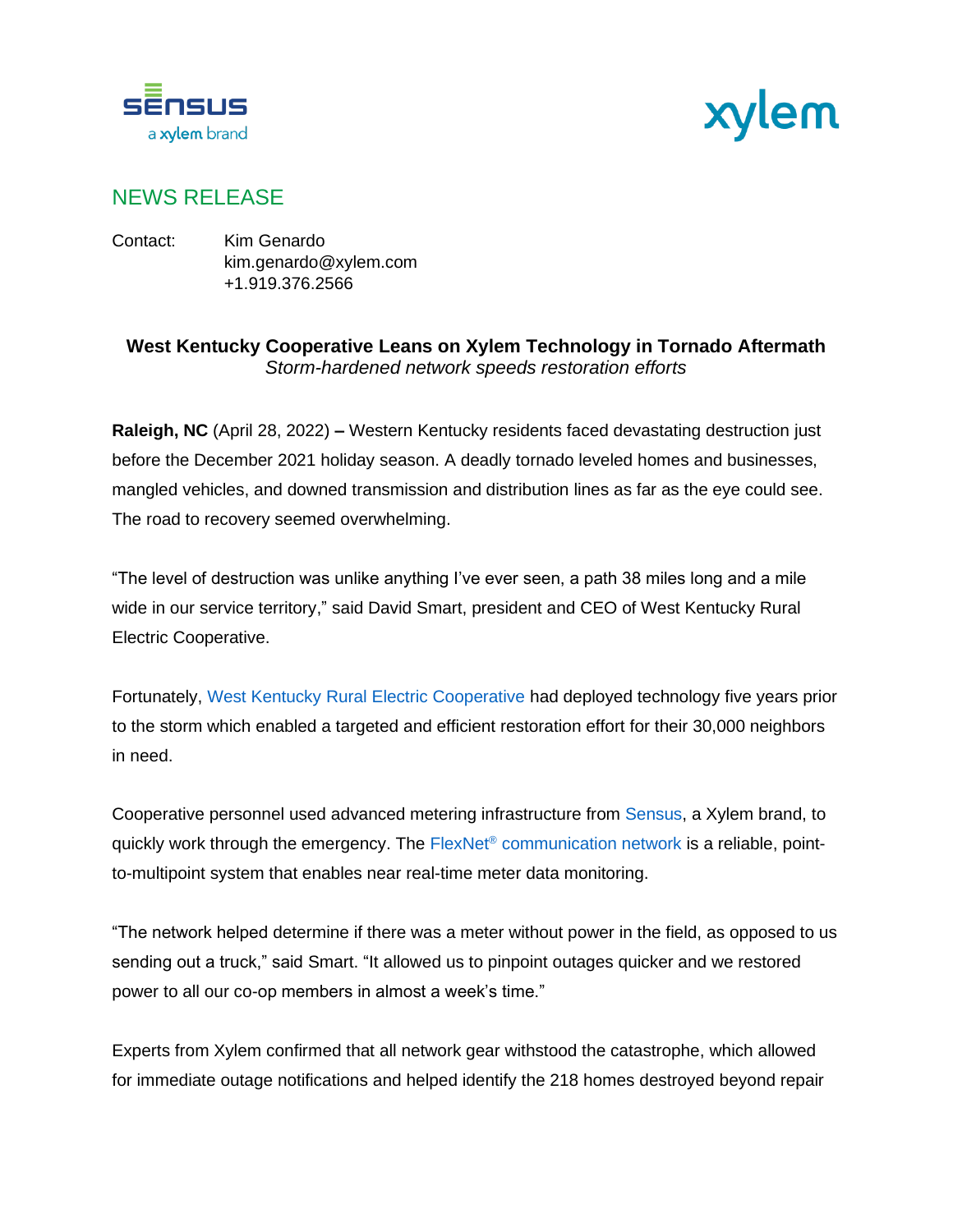in the co-op's service area. Co-op and mutual aid crews also replaced more than 250 transformers and stood up nearly 500 downed poles.

The co-op's operations center in Graves County sustained partial roof damage in the storm. Just down the road, their main office lost communications, but the building withstood the 200 mile-per-hour winds. Had it not, Xylem operates servers in secure locations to ensure the smart meter data is always backed up, which was reassuring amid havoc.

"This time we were able to access our own data, but it's nice to know Xylem can provide a safety net," said Smart. "You can never have enough redundancy when it comes to resilient operations."

The Cooperative was not alone throughout the event or in the days following. First responders and disaster relief agencies provided immediate aid to those in need.

"The degree of loss has been difficult for the community, but the way people have stepped up since then has been tremendously encouraging," said Georgann Lookofsky, communication and media relations coordinator for the electricity provider.

Today, the residents of Marshall and Graves Counties continue to rebuild their communities. The road to full recovery will be long, but their initial response was nothing less than heroic.

To learn more about how Xylem technology helped West Kentucky Rural Electric Cooperative's restoration efforts, read the full [case study.](https://sensus.com/resources/case-studies/resilient-west-kentucky-cooperative-navigates-tornado-aftermath-with-xylem-technology/)

## **About Sensus**

Sensus, a Xylem brand, provides remotely-managed products and solutions that deliver the right data at the right time for investor-owned utilities, cooperatives and municipalities. As part of Xylem's digital portfolio, our smart devices connect with a variety of communication technologies to help customers make timely decisions that optimize electric, gas and water systems. Learn more at [sensus.com.](http://www.sensus.com/)

## **About Xylem**

Xylem (XYL) is a leading global water technology company committed to solving critical water and infrastructure challenges with innovation. Our 17,000 diverse employees delivered revenue of \$5.2 billion in 2021. We are creating a more sustainable world by enabling our customers to